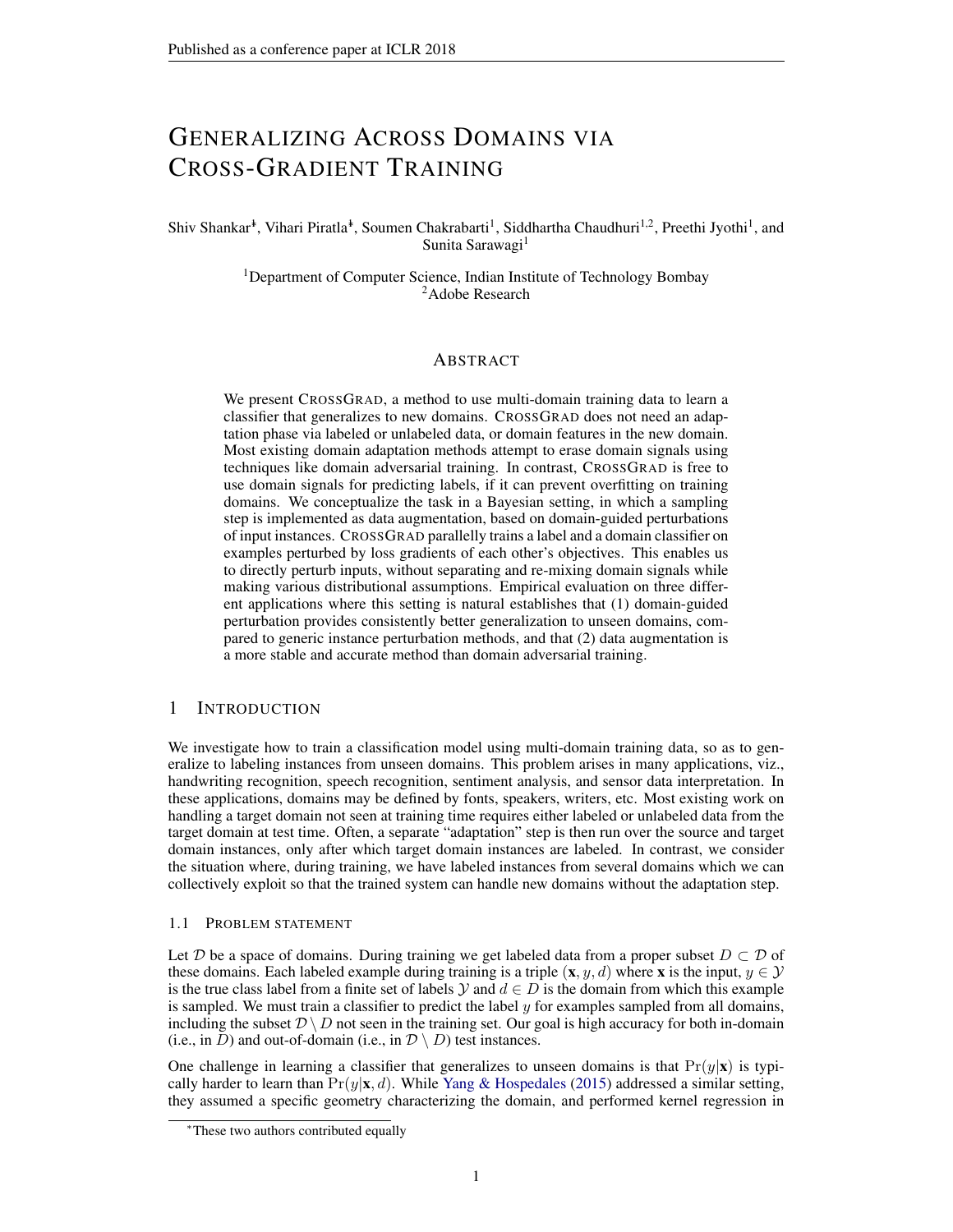this space. In contrast, in our setting, we wish to avoid any such explicit domain representation, appealing instead to the power of deep networks to discover implicit features.

Lacking any feature-space characterization of the domain, conventional training objectives (given a choice of hypotheses having sufficient capacity) will tend to settle to solutions that overfit on the set of domains seen during training. A popular technique in the domain adaptation literature to generalize to new domains is domain adversarial training [\(Ganin et al.,](#page-9-0) [2016;](#page-9-0) [Tzeng et al.,](#page-10-1) [2017\)](#page-10-1). As the name suggests, here the goal is to learn a transformation of input x to a domain-independent representation, with the hope that amputating domain signals will make the system robust to new domains. We show in this paper that such training does not necessarily safeguard against over-fitting of the network as a whole. We also argue that even if such such overfitting could be avoided, we do not necessarily want to wipe out domain signals, if it helps in-domain test instances.

### 1.2 CONTRIBUTION

In a marked departure from domain adaptation via amputation of domain signals, we approach the problem using a form of data augmentation based on domain-guided perturbations of input instances. If we could model exactly how domain signals for  $d$  manifest in  $x$ , we could simply replace these signals with those from suitably sampled other domains  $d'$  to perform data augmentation. We first conceptualize this in a Bayesian setting: discrete domain  $d$  'causes' continuous multivariate  $g$ , which, in combination with y, 'causes' x. Given an instance x, if we can recover g, we can then perturb g to g', thus generating an augmented instance x'. Because such perfect domain perturbation is not possible in reality, we first design an (imperfect) domain classifier network to be trained with a suitable loss function. Given an instance  $x$ , we use the loss gradient w.r.t.  $x$  to perturb  $x$ in directions that change the domain classifier loss the most. The training loss for the  $y$ -predictor network on original instances is combined with the training loss on the augmented instances. We call this approach *cross-gradient training*, which is embodied in a system we describe here, called CROSSGRAD. We carefully study the performance of CROSSGRAD on a variety of domain adaptive tasks: character recognition, handwriting recognition and spoken word recognition. We demonstrate performance gains on new domains without any out-of-domain instances available at training time.

## 2 RELATED WORK

Domain adaptation has been studied under many different settings: two domains [\(Ganin et al.,](#page-9-0) [2016;](#page-9-0) [Tzeng et al.,](#page-10-1) [2017\)](#page-10-1) or multiple domains [\(Mansour et al.,](#page-9-1) [2009;](#page-9-1) [Zhang et al.,](#page-10-2) [2015\)](#page-10-2), with target domain data that is labeled [\(III,](#page-9-2) [2007;](#page-9-2) [III et al.,](#page-9-3) [2010;](#page-9-3) [Saenko et al.,](#page-9-4) [2010\)](#page-9-4) or unlabeled [\(Gopalan et al.,](#page-9-5) [2011;](#page-9-5) [Gong et al.,](#page-9-6) [2012;](#page-9-6) [Ganin et al.,](#page-9-0) [2016\)](#page-9-0), paired examples from source and target domain [\(Kuan-](#page-9-7)[Chuan et al.,](#page-9-7) [2017\)](#page-9-7), or domain features attached with each domain [\(Yang & Hospedales,](#page-10-3) [2016\)](#page-10-3). Domain adaptation techniques have been applied to numerous tasks in speech, language processing and computer vision [\(Woodland,](#page-10-4) [2001;](#page-10-4) [Saon et al.,](#page-9-8) [2013;](#page-9-8) [Jiang & Zhai,](#page-9-9) [2007;](#page-9-9) [III,](#page-9-2) [2007;](#page-9-2) [Saenko](#page-9-4) [et al.,](#page-9-4) [2010;](#page-9-4) [Gopalan et al.,](#page-9-5) [2011;](#page-9-5) [Li et al.,](#page-9-10) [2013;](#page-9-10) [Huang & Belongie,](#page-9-11) [2017;](#page-9-11) [Upchurch et al.,](#page-10-5) [2016\)](#page-10-5). However, unlike in our setting, these approaches typically assume the availability of some target domain data which is either labeled or unlabeled.

For neural networks a recent popular technique is domain adversarial networks (DANs) [\(Tzeng](#page-10-6) [et al.,](#page-10-6) [2015;](#page-10-6) [2017;](#page-10-1) [Ganin et al.,](#page-9-0) [2016\)](#page-9-0). The main idea of DANs is to learn a representation in the last hidden layer (of a multilayer network) that cannot discriminate among different domains in the input to the first layer. A domain classifier is created with the last layer as input. If the last layer encapsulates no domain information apart from what can be inferred from the label, the accuracy of the domain classifier is low. The DAN approach makes sense when all domains are visible during training. In this paper, our goal is to generalize to unseen domains.

Domain generalization is traditionally addressed by learning representations that encompass information from all the training domains. [Muandet et al.](#page-9-12) [\(2013\)](#page-9-12) learn a kernel-based representation that minimizes domain dissimilarity and retains the functional relationship with the label. [Gan et al.](#page-9-13) [\(2016\)](#page-9-13) extends [Muandet et al.](#page-9-12) [\(2013\)](#page-9-12) by exploiting attribute annotations of examples to learn new feature representations for the task of attribute detection. In [Ghifary et al.](#page-9-14) [\(2015\)](#page-9-14), features that are shared across several domains are estimated by jointly learning multiple data-reconstruction tasks.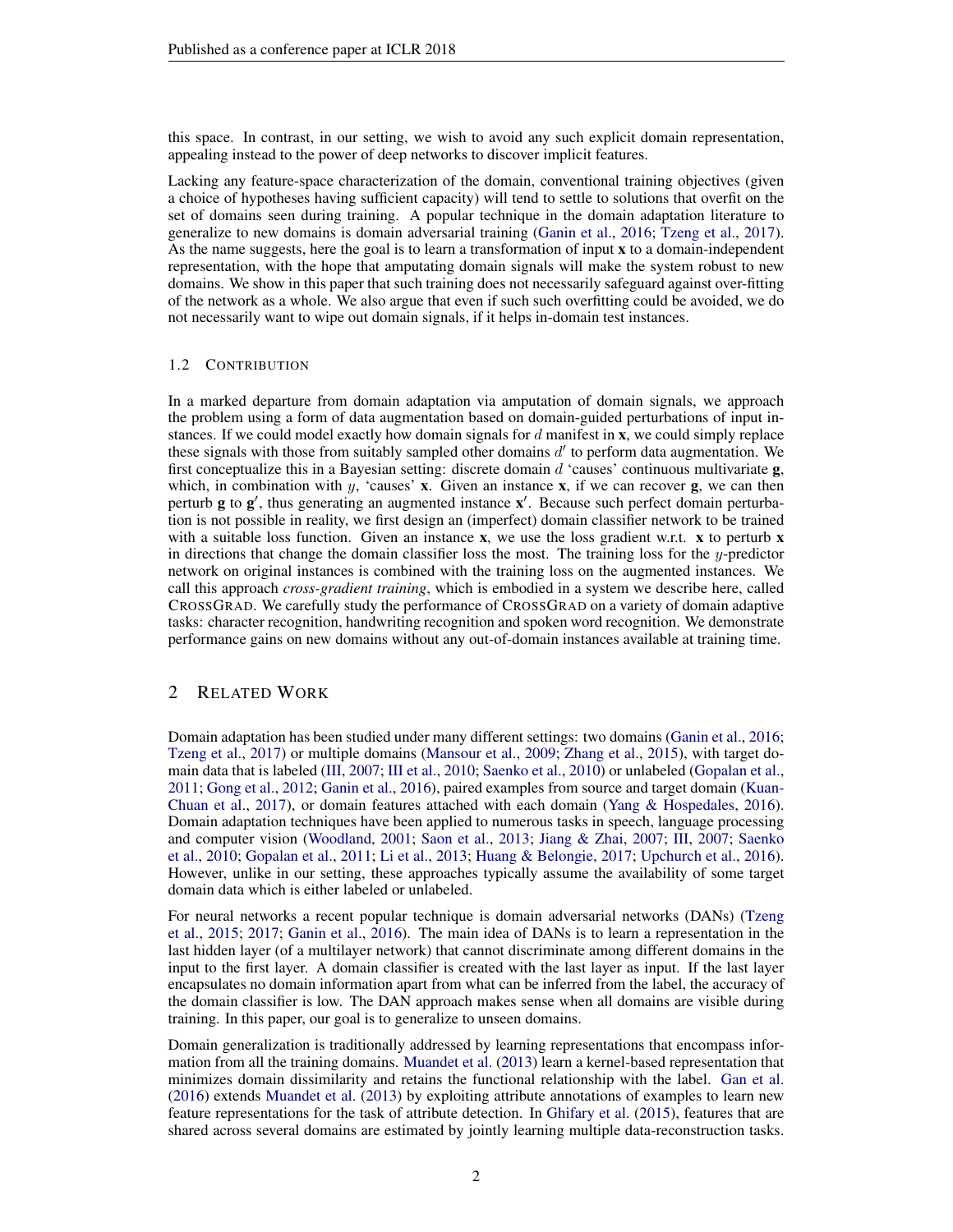Such representations are shown to be effective for domain generalization, but ignore any additional information that domain features can provide about labels.

Domain adversarial networks (DANs) [\(Ganin et al.,](#page-9-0) [2016\)](#page-9-0) can also be used for domain generalization in order to learn domain independent representations. A limitation of DANs is that they can be misled by a representation layer that over-fits to the set of training domains. In the extreme case, a representation that simply outputs label logits via a last linear layer (making the softmax layer irrelevant) can keep both the adversarial loss and label loss small, and yet not be able to generalize to new test domains. In other words, not being able to infer the domain from the last layer does not imply that the classification is domain-robust.

Since we do not assume any extra information about the test domains, conventional approaches for regularization and generalizability are also relevant. [Xu et al.](#page-10-7) [\(2014\)](#page-10-7) use exemplar-based SVM classifiers regularized by a low-rank constraint over predictions. [Khosla et al.](#page-9-15) [\(2012\)](#page-9-15) also deploy SVM based classifier and regularize the domain specific components of the learners. The method most related to us is the adversarial training of [\(Szegedy et al.,](#page-10-8) [2013;](#page-10-8) [Goodfellow et al.,](#page-9-16) [2014;](#page-9-16) [Miyato](#page-9-17) [et al.,](#page-9-17) [2016\)](#page-9-17) where examples perturbed along the gradient of classifier loss are used to augment the training data. perturbs examples. Instead, our method attempts to model domain variation in a continuous space and perturbs examples along domain loss.

Our Bayesian model to capture the dependence among label, domains, and input is similar to [Zhang](#page-10-2) [et al.](#page-10-2) [\(2015,](#page-10-2) Fig. 1d), but the crucial difference is the way the dependence is modeled and estimated. Our method attempts to model domain variation in a continuous space and project perturbation in that space to the instances.

## <span id="page-2-2"></span>3 OUR APPROACH

We assume that input objects are characterized by two uncorrelated or weakly correlated tags: their *label* and their *domain*. E.g. for a set of typeset characters, the label could be the corresponding character of the alphabet ('A', 'B' etc) and the domain could be the font used to draw the character. In general, it should be possible to change any one of these, while holding the other fixed.

We use a Bayesian network to model the dependence among the label  $y$ , domain  $d$ , and input **x** as shown in Figure [1.](#page-2-0) Variables  $y \in Y$  and  $d \in \mathcal{D}$  are discrete and  $\mathbf{g} \in \mathbb{R}^q$ ,  $\mathbf{x} \in \mathbb{R}^r$  lie in continuous multi-dimensional spaces. The domain d induces a set of latent domain features  $g$ . The input  $x$  is

<span id="page-2-0"></span>

Figure 1: Bayesian network to model dependence between label  $y$ , domain  $d$ , and input x.

obtained by a complicated, un-observed mixing<sup>[1](#page-2-1)</sup> of y and **g**. In the training sample L, nodes y, d, **x** are observed but L spans only a proper subset D of the set of all domains  $D$ . During inference, only **x** is observed and we need to compute the posterior  $Pr(y|\mathbf{x})$ . As reflected in the network, y is not independent of  $d$  given  $x$ . However, since  $d$  is discrete and we observe only a subset of  $d$ 's during

<span id="page-2-1"></span><sup>&</sup>lt;sup>1</sup>The dependence of y on **x** could also be via continuous hidden variables but our model for domain generalization is agnostic of such structure.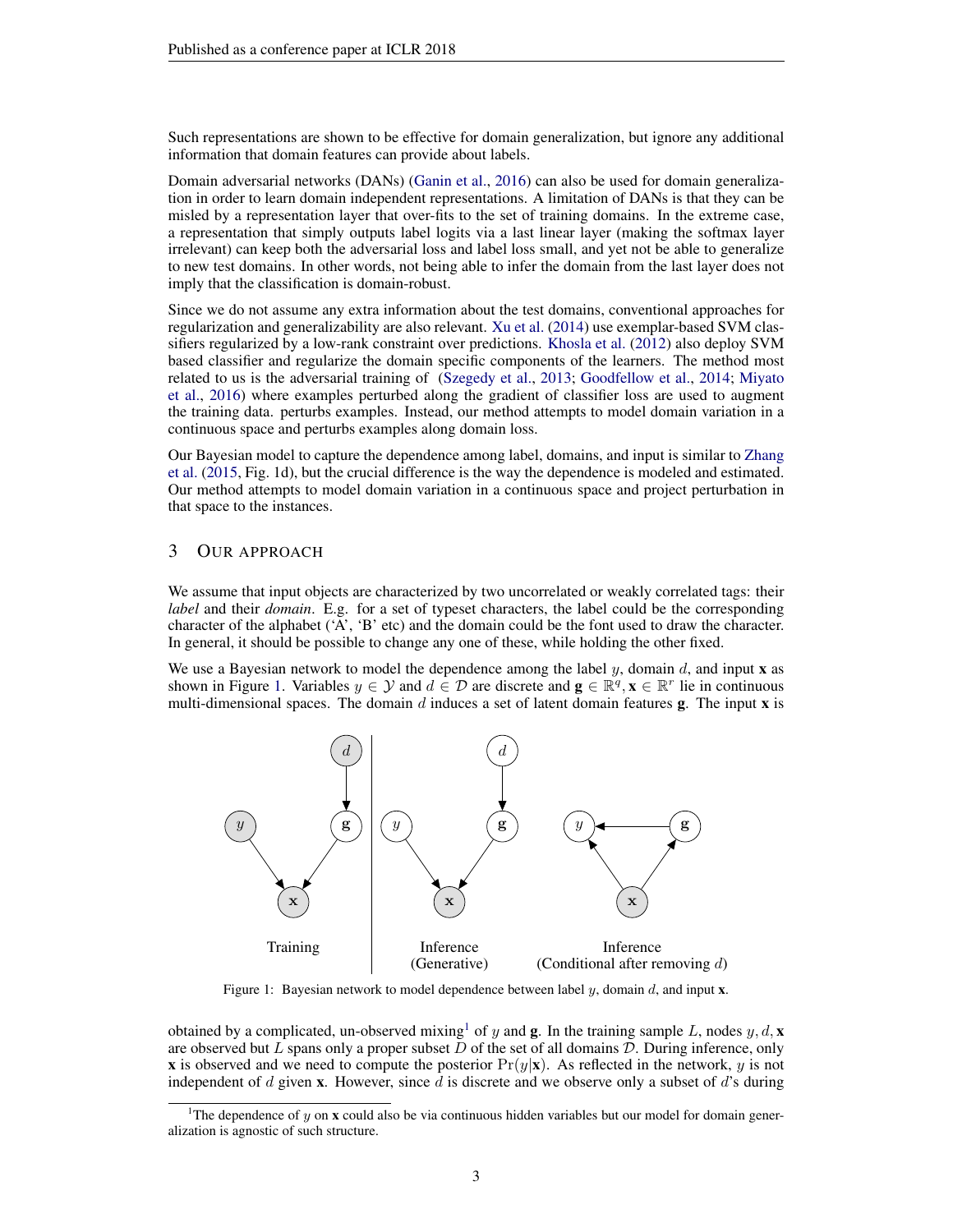training, we need to make additional assumptions to ensure that we can generalize to a new  $d$  during testing. The assumption we make is that integrated over the training domains the distribution  $P(\mathbf{g})$ of the domain features is well-supported in  $L$ . More precisely, generalizability of a training set of domains  $D$  to the universe of domains  $D$  requires that

$$
P(\mathbf{g}) = \sum_{d \in \mathcal{D}} P(\mathbf{g}|d) P(d) \approx \sum_{d \in D} P(\mathbf{g}|d) \frac{P(d)}{P(D)} \tag{A1}
$$

Under this assumption  $P(g)$  can be modeled during training, so that during inference we can infer  $y$  for a given **x** by estimating

$$
\Pr(y|\mathbf{x}) = \sum_{d \in \mathcal{D}} \Pr(y|\mathbf{x}, d) \Pr(d|\mathbf{x}) = \int_{\mathbf{g}} \Pr(y|\mathbf{x}, \mathbf{g}) \Pr(\mathbf{g}|\mathbf{x}) \approx \Pr(y|\mathbf{x}, \hat{\mathbf{g}})
$$
(1)

where  $\hat{\mathbf{g}} = \argmax_{\mathbf{g}} \Pr(\mathbf{g}|\mathbf{x})$  is the inferred continuous representation of the domain of **x**.

This assumption is key to our being able to claim generalization to new domains even though most real-life domains are discrete. For example, domains like fonts and speakers are discrete, but their variation can be captured via latent continuous features (e.g. slant, ligature size etc. of fonts; speaking rate, pitch, intensity, etc. for speech). The assumption states that as long as the training domains span the latent continuous features we can generalize to new fonts and speakers.

We next elaborate on how we estimate  $Pr(y|\mathbf{x}, \hat{g})$  and  $\hat{g}$  using the domain labeled data  $L = \{(\mathbf{x}, y, d)\}\.$  The main challenge in this task is to ensure that the model for  $Pr(y|\mathbf{x}, \hat{\mathbf{g}})$  is not overfitted on the inferred **g**'s of the training domains. In many applications, the per-domain  $Pr(y|\mathbf{x}, d)$  is significantly easier to train. So, an easy local minima is to choose a different  $g$  for each training  $d$ and generate separate classifiers for each distinct training domain. We must encourage the network to stay away from such easy solutions. We strive for generalization by moving along the continuous space g of domains to sample new training examples from hallucinated domains. Ideally, for each training instance  $(\mathbf{x}_i, y_i)$  from a given domain  $d_i$ , we wish to generate a new  $\mathbf{x}'$  by transforming its (inferred) domain  $\mathbf{g}_i$  to a random domain sampled from  $P(\mathbf{g})$ , keeping its label  $y_i$  unchanged. Under the domain continuity assumption [\(A1\)](#page-2-0), a model trained with such an ideally augmented dataset is expected to generalize to domains in  $\mathcal{D} \setminus D$ .

However, there are many challenges to achieving such ideal augmentation. To avoid changing  $y_i$ , it is convenient to draw a sample **g** by perturbing  $g_i$ . But  $g_i$  may not be reliably inferred, leading to a distorted sample of  $g$ . For example, if the  $g_i$  obtained from an imperfect extraction conceals label information, then big jumps in the approximate g space could change the label too. We propose a more cautious data augmentation strategy that perturbs the input to make only small moves along the estimated domain features, while changing the label as little as possible. We arrive at our method as follows.

**Domain inference.** We create a model  $G(\mathbf{x})$  to extract domain features g from an input x. We supervise the training of G to predict the domain label  $d_i$  as  $S(G(\mathbf{x}_i))$  where S is a softmax transformation. We use  $J_d$  to denote the cross-entropy loss function of this classifier. Specifically,  $J_d(\mathbf{x}_i, d_i)$  is the domain loss at the current instance.

**Domain perturbation.** Given an example  $(\mathbf{x}_i, y_i, d_i)$ , we seek to sample a new example  $(\mathbf{x}'_i, y_i)$  (i.e., with the same label  $y_i$ ), whose domain is as "far" from  $d_i$  as possible. To this end, consider setting  $\mathbf{x}'_i = \mathbf{x}_i + \epsilon \nabla_{\mathbf{x}_i} J_d(\mathbf{x}_i, d_i)$ . Intuitively, this perturbs the input along the direction of greatest domain change<sup>[2](#page-3-0)</sup>, for a given budget of  $||\mathbf{x}'_i - \mathbf{x}_i||$ . However, this approach presupposes that the direction of domain change in our domain classifier is not highly correlated with the direction of label change. To enforce this

<span id="page-3-1"></span>

Figure 2: CROSSGRAD network design.

<span id="page-3-0"></span><sup>&</sup>lt;sup>2</sup>We use  $\nabla_{\mathbf{x}_i} J_d$  as shorthand for the gradient  $\nabla_{\mathbf{x}} J_d$  evaluated at  $\mathbf{x}_i$ .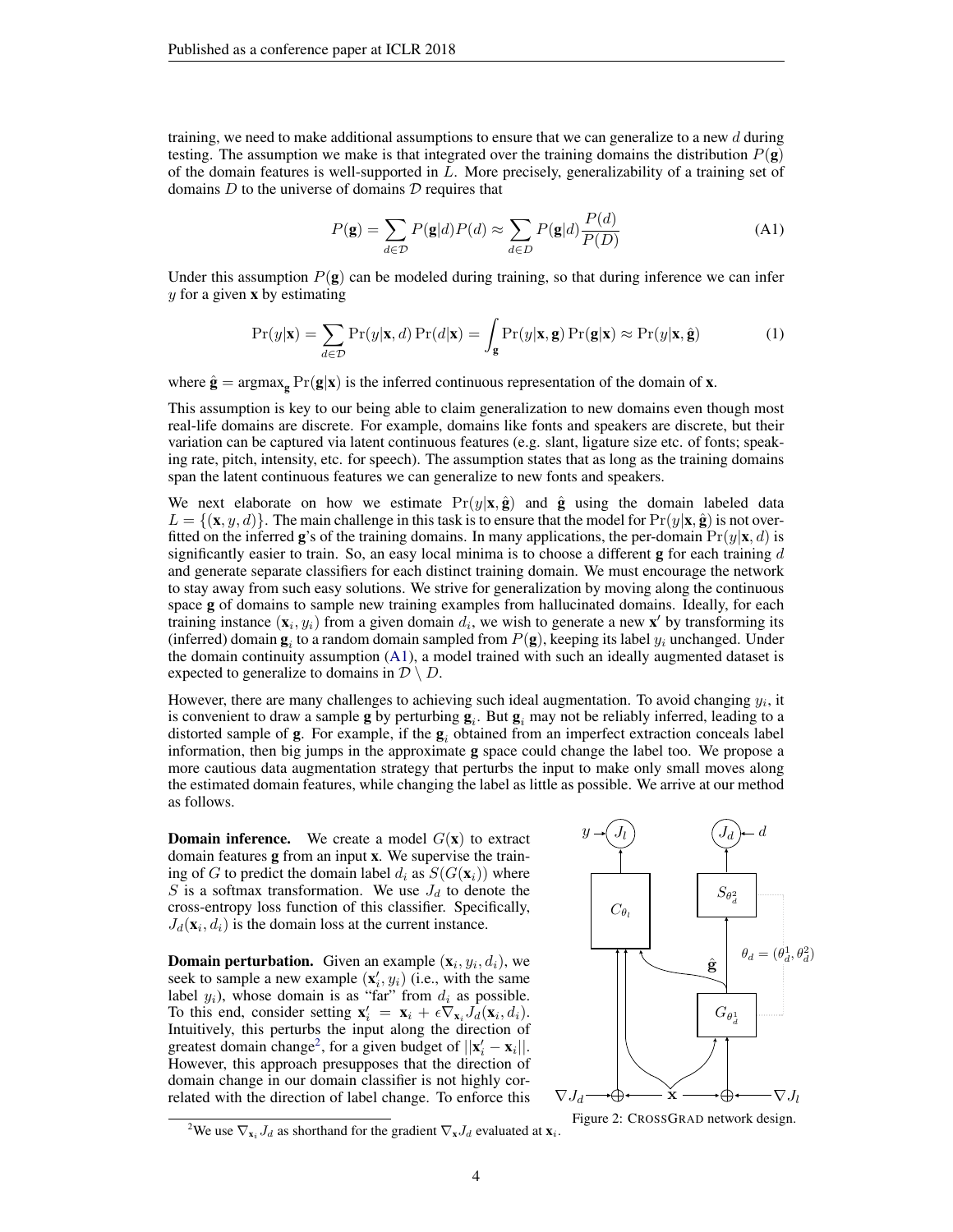in our model, we shall train the domain feature extractor  $G$  to avoid domain shifts when the data is perturbed to cause label shifts.

What is the consequent change of the continuous domain features  $\hat{\mathbf{g}}_i$ ? This turns out to be  $\epsilon \mathbb{J} \mathbb{J}^\top \nabla_{\hat{g}_i} J_d(\mathbf{x}_i, d_i)$ , where  $\mathbb J$  is the Jacobian of  $\hat{g}$  w.r.t.  $\mathbf{x}$ . Geometrically, the  $\mathbb{J} \mathbb{J}^\top$  term is the (transpose of the) metric tensor matrix accounting for the distortion in mapping from the x-manifold to the  $\hat{\mathbf{g}}$ -manifold. While this perturbation is not very intuitive in terms of the direct relation between  $\hat{\mathbf{g}}$ and d, we show in the Appendix that the input perturbation  $\epsilon \nabla_{\mathbf{x}_i} J_d(\mathbf{x}_i, d_i)$  is *also* the first step of a gradient descent process to induce the "natural" domain perturbation  $\Delta \hat{\mathbf{g}}_i = \epsilon' \nabla_{\hat{\mathbf{g}}_i} J_d(\mathbf{x}_i, d_i)$ .

The above development leads to the network sketched in Figure [2,](#page-3-1) and an accompanying training algorithm, CROSSGRAD, shown in Algorithm [1.](#page-4-0) Here  $X, Y, D$  correspond to a minibatch of instances. Our proposed method integrates data augmentation and batch training as an alternating sequence of steps. The domain classifier is simultaneously trained with the perturbations from the label classifier network so as to be robust to label changes. Thus, we construct cross-objectives  $J_l$ and  $J_d$ , and update their respective parameter spaces. We found this scheme of simultaneously training both networks to be empirically superior to independent training even though the two classifiers do not share parameters.

<span id="page-4-0"></span>Algorithm 1 CROSSGRAD training pseudocode.

- 1: **Input:** Labeled data  $\{(\mathbf{x}_i, y_i, d_i)\}_{i=1}^M$ , step sizes  $\epsilon_l, \epsilon_d$ , learning rate  $\eta$ , data augmentation weights  $\alpha_l, \alpha_d$ , number of training steps n.
- 2: **Output:** Label and domain classifier parameters  $\theta_l$ ,  $\theta_d$
- 3: Initialize  $\theta_l$ ,  $\theta_d$  { $J_l$ ,  $J_d$  are loss functions for the label and domain classifiers, respectively}
- 4: for *n* training steps  $\bf{d}$
- 5: Sample a labeled batch  $(X, Y, D)$
- 6:  $X_d := X + \epsilon_l \cdot \nabla_X J_d(X, D; \theta_d)$
- 7:  $X_l := X + \epsilon_d \cdot \nabla_X J_l(X, Y; \theta_l)$
- $8: \quad \theta_l \leftarrow \theta_l \eta \nabla_{\theta_l} ((1-\alpha_l)J_l(X,Y;\theta_l) + \alpha_l J_l(X_d,Y;\theta_l))$
- 9:  $\theta_d \leftarrow \theta_d \eta \nabla_{\theta_d} ((1 \alpha_d) J_d(X, D; \theta_d) + \alpha_d J_d(X_l, D; \theta_d))$

```
10: end for
```
If y and d are completely correlated, CROSSGRAD reduces to traditional adversarial training. If, on the other extreme, they are perfectly uncorrelated, removing domain signal should work well. The interesting and realistic situation is where they are only partially correlated. CROSSGRAD is designed to handle the whole spectrum of correlations.

#### 4 EXPERIMENTS

In this section, we demonstrate that CROSSGRAD provides effective domain generalization on four different classification tasks under three different model architectures. We provide evidence that our Bayesian characterization of domains as continuous features is responsible for such generalization. We establish that CROSSGRAD's domain guided perturbations provide a more consistent generalization to new domains than label adversarial perturbation [\(Goodfellow et al.,](#page-9-16) [2014\)](#page-9-16) which we denote by LABELGRAD. Also, we show that DANs, a popular domain adaptation method that suppresses domain signals, provides little improvement over the baseline [\(Ganin et al.,](#page-9-0) [2016;](#page-9-0) [Tzeng](#page-10-1) [et al.,](#page-10-1) [2017\)](#page-10-1).

We describe the four different datasets and present a summary in Table [3.](#page-5-0)

**Character recognition across fonts.** We created this dataset from Google Fonts<sup>[3](#page-4-1)</sup>. The task is to identify the character across different fonts as the domain. The label set consists of twenty-six letters of the alphabet and ten numbers. The data comprises of 109 fonts which are partitioned as 65% train, 25% test and 10% validation folds. For each font and label, two to eighteen images are generated by randomly rotating the image around the center and adding pixel-level random noise. The neural network is LeNet [\(LeCun et al.,](#page-9-18) [1998\)](#page-9-18) modified to have three pooled convolution layers instead of two and ReLU activations instead of tanh.

<span id="page-4-1"></span><sup>3</sup><https://fonts.google.com/?category=Handwriting&subset=latin>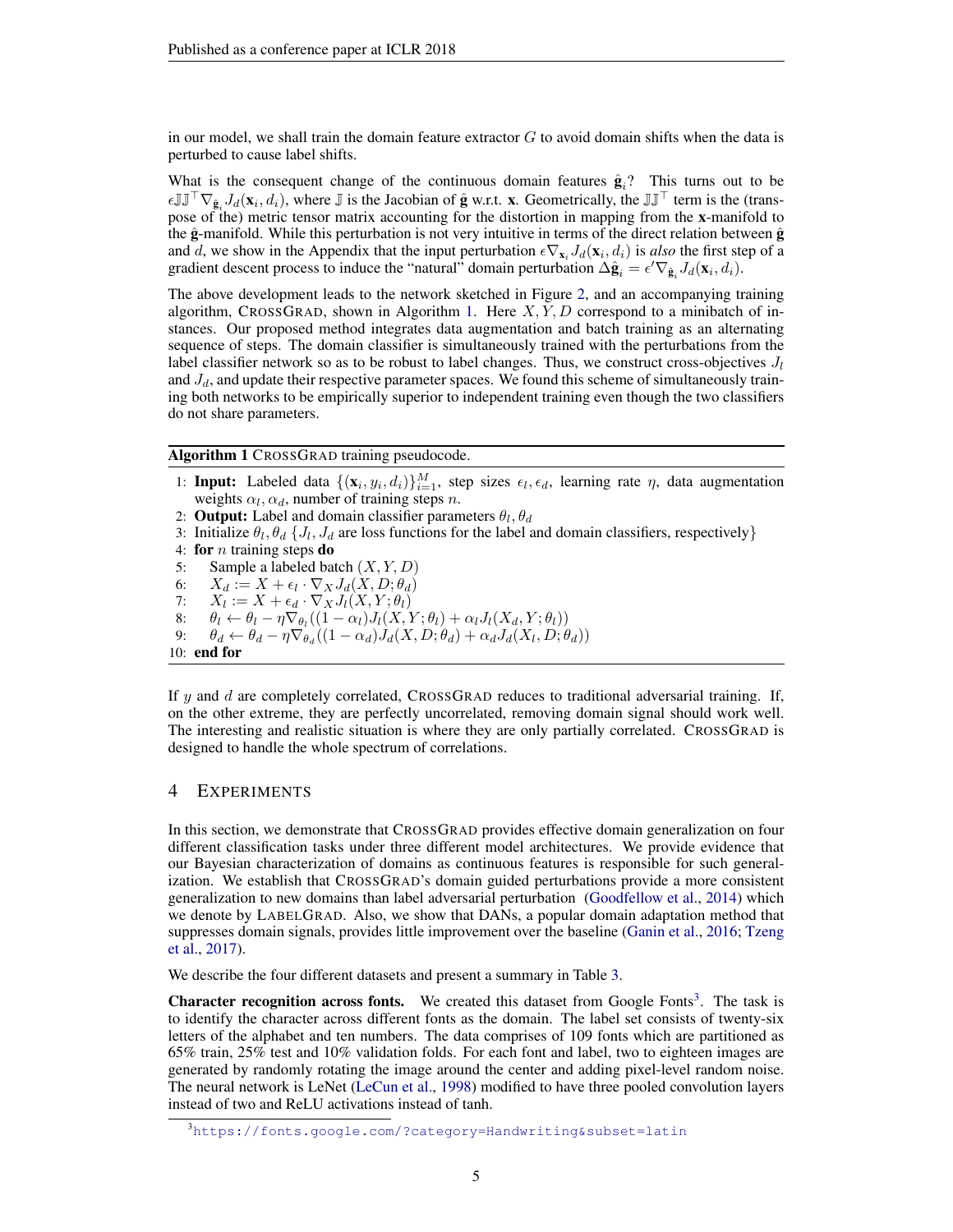| Dataset                       | Label          | Domain        |  |  |
|-------------------------------|----------------|---------------|--|--|
| Font                          | 36 characters  | 109 fonts     |  |  |
| Handwriting                   | 111 characters | 74 authors    |  |  |
| <b>MNIST</b>                  | 10 digits      | 6 rotations   |  |  |
| Speech                        | 12 commands    | 1888 speakers |  |  |
| Table 3: Summary of datasets. |                |               |  |  |

<span id="page-5-0"></span>Handwriting recognition across authors. We used the LipiTk dataset that comprises of hand-written characters from the Devanagari script<sup>[4](#page-5-1)</sup>. Each writer is considered as a domain, and the task is to recognize the character. The images are split on writers as 60% train, 25% test and 15% validation. The neural network is the same as for the Fonts dataset above.

MNIST across synthetic domains. This dataset derived from MNIST was introduced by [Ghifary](#page-9-14) [et al.](#page-9-14) [\(2015\)](#page-9-14). Here, labels comprise the 10 digits and domains are created by rotating the images in multiples of 15 degrees: 0, 15, 30, 45, 60 and 75. The domains are labeled with the angle by which they are rotated, e.g., M15, M30, M45. We tested on domain M15 while training on the rest. The network is the 2-layer convolutional one used by [Motiian et al.](#page-9-19) [\(2017\)](#page-9-19).

Spoken word recognition across users. We used the Google Speech Command Dataset<sup>[5](#page-5-2)</sup> that consists of spoken word commands from several speakers in different acoustic settings. Spoken words are labels and speakers are domains. We used 20% of domains each for testing and validation. The number of training domains was 100 for the experiments in Table [4.](#page-5-3) We also report performance with varying numbers of domains later in Table [8.](#page-8-0) We use the architecture of [Sainath & Parada](#page-9-20)  $(2015)^6$  $(2015)^6$  $(2015)^6$ .

For all experiments, the set of domains in the training, test, and validation sets were disjoint. We selected hyper-parameters based on accuracy on the validation set as follows. For LABELGRAD the parameter  $\alpha$  was chosen from  $\{0.1, 0.25, 0.75, 0.5, 0.9\}$  and for CROSSGRAD we chose  $\alpha_l = \alpha_d$ from the same set of values. We chose  $\epsilon$  ranges so that  $\tilde{L}_{\infty}$  norm of the perturbations are of similar sizes in LABELGRAD and CROSSGRAD. The multiples in the  $\epsilon$  range came from  $\{0.5, 1, 2, 2.5\}$ . The optimizer for the first three datasets is RMS prop with a learning rate  $(\eta)$  of 0.02 whereas for the last Speech dataset it is SGD with  $\eta = 0.001$  initially and 0.0001 after 15 iterations. In CROSSGRAD networks, g is incorporated in the label classifier network by concatenating with the output from the last but two hidden layer.

#### 4.1 OVERALL COMPARISON

In Table [4](#page-5-3) we compare CROSSGRAD with domain adversarial networks (DAN), label adversarial perturbation (LABELGRAD), and a baseline that performs no special training. For the MNIST dataset the baseline is CCSA [\(Motiian et al.,](#page-9-19) [2017\)](#page-9-19) and D-MTAE [\(Ghifary et al.,](#page-9-14) [2015\)](#page-9-14). We observe that, for all four datasets, CROSSGRAD provides an accuracy improvement. DAN, which is designed specifically for domain adaptation, is worse than LABELGRAD, which does not exploit domain signal in any way. While the gap between LABELGRAD and CROSSGRAD is not dramatic, it is consistent as supported by this table and other experiments that we later describe.

<span id="page-5-3"></span>

| Method Name     | Fonts | Handwriting | <b>MNIST</b> | Speech |
|-----------------|-------|-------------|--------------|--------|
| <b>Baseline</b> | 68.5  | 82.5        | 95.6         | 72.6   |
| <b>DAN</b>      | 68.9  | 83.8        | 98.0         | 70.4   |
| LABELGRAD       | 71.4  | 86.3        | 97.8         | 72.7   |
| CROSSGRAD       | 72.6  | 88.6        | 98.6         | 73.5   |

Table 4: Accuracy on four different datasets. The baseline for MNIST is CCSA.

Changing model architecture. In order to make sure that these observed trends hold across model architectures, we compare different methods with the model changed to a 2-block ResNet [\(He et al.,](#page-9-21)

<sup>5</sup>[https://research.googleblog.com/2017/08/launching-speech-commands-datas](https://research.googleblog.com/2017/08/launching-speech-commands-dataset.html)et. [html](https://research.googleblog.com/2017/08/launching-speech-commands-dataset.html)

<span id="page-5-4"></span><sup>6</sup> [https://www.tensorflow.org/versions/master/tutorials/audio\\_recognition](https://www.tensorflow.org/versions/master/tutorials/audio_recognition)

<span id="page-5-2"></span><span id="page-5-1"></span><sup>4</sup><http://lipitk.sourceforge.net/hpl-datasets.htm>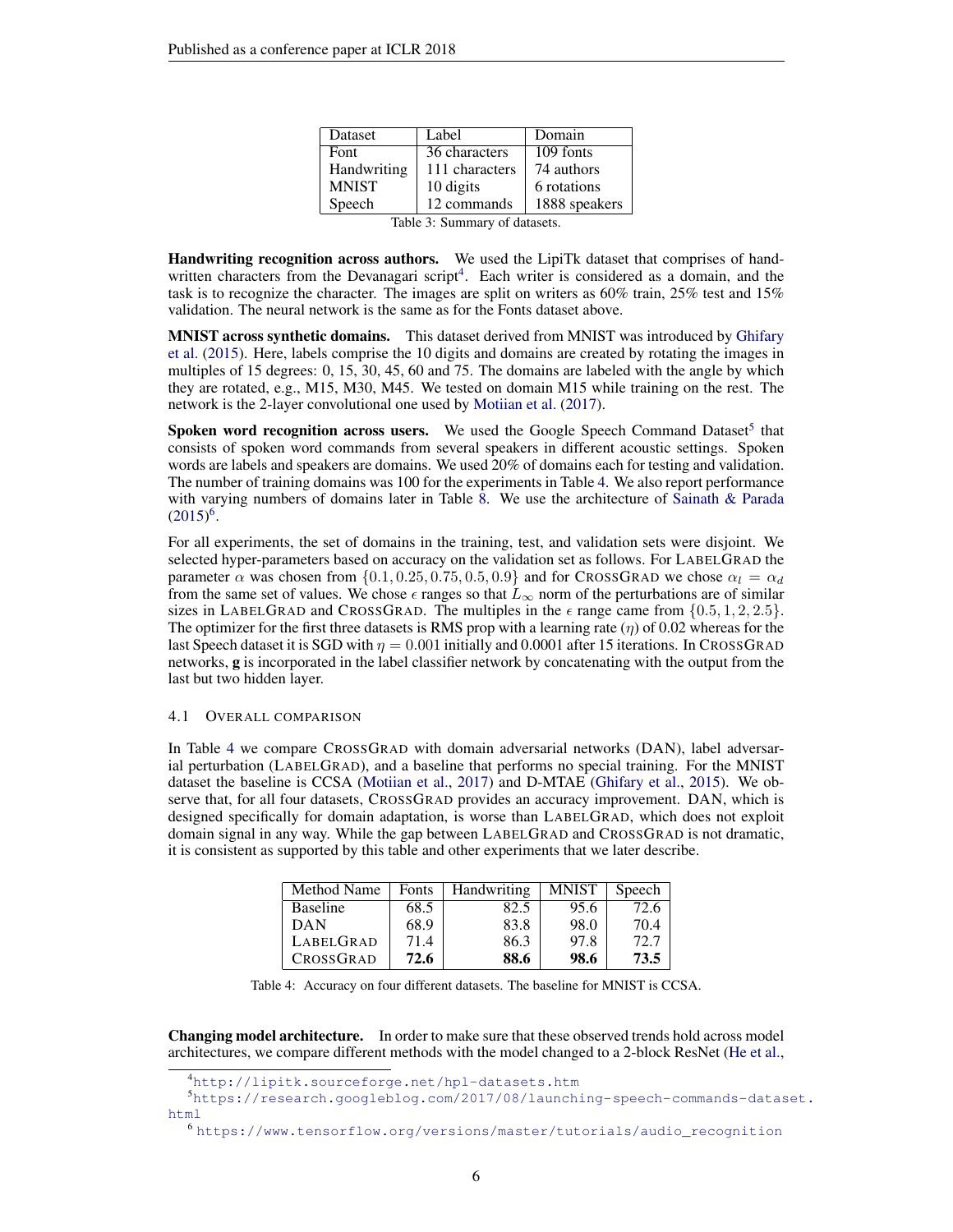<span id="page-6-0"></span>[2016\)](#page-9-21) instead of LeNet [\(LeCun et al.,](#page-9-18) [1998\)](#page-9-18) for the Fonts and Handwriting dataset in Table [5.](#page-6-0) For both datasets the ResNet model is significantly better than the LeNet model. But even for the higher capacity ResNet model, CROSSGRAD surpasses the baseline accuracy as well as other methods like LABELGRAD .

|                 | <b>Fonts</b> |        | Handwriting |               |
|-----------------|--------------|--------|-------------|---------------|
| Method Name     | LeNet        | ResNet | LeNet       | <b>ResNet</b> |
| <b>Baseline</b> | 68.5         | 80.2   | 82.5        | 91.5          |
| DAN             | 68.9         | 81.1   | 83.8        | 88.5          |
| LABELGRAD       | 71.4         | 80.5   | 86.3        | 91.8          |
| CROSSGRAD       | 72.6         | 82.4   | 88.6        | 92.1          |

Table 5: Accuracy with varying model architectures.

<span id="page-6-1"></span>



(c) Adding g of perturbed domain *45* to above. (d) Adding g of perturbed domain *15* to above. Figure 6: Comparing domain embeddings (g) across domains. Each color denotes a domain.

## 4.2 WHY DOES CROSSGRAD WORK?

We present insights on the working of CROSSGRAD via experiments on the MNIST dataset where the domains corresponding to image rotations are easy to interpret.

In Figure [6a](#page-6-1) we show PCA projections of the g embeddings for images from three different domains, corresponding to rotations by *30, 45, 60* degrees in green, blue, and yellow respectively. The g embeddings of domain *45* (blue) lies in between the g of domains *30* (green) and *60* (yellow) showing that the domain classifier has successfully extracted continuous representation of the domain even when the input domain labels are categorical. Figure [6b](#page-6-1) shows the same pattern for domains *0,*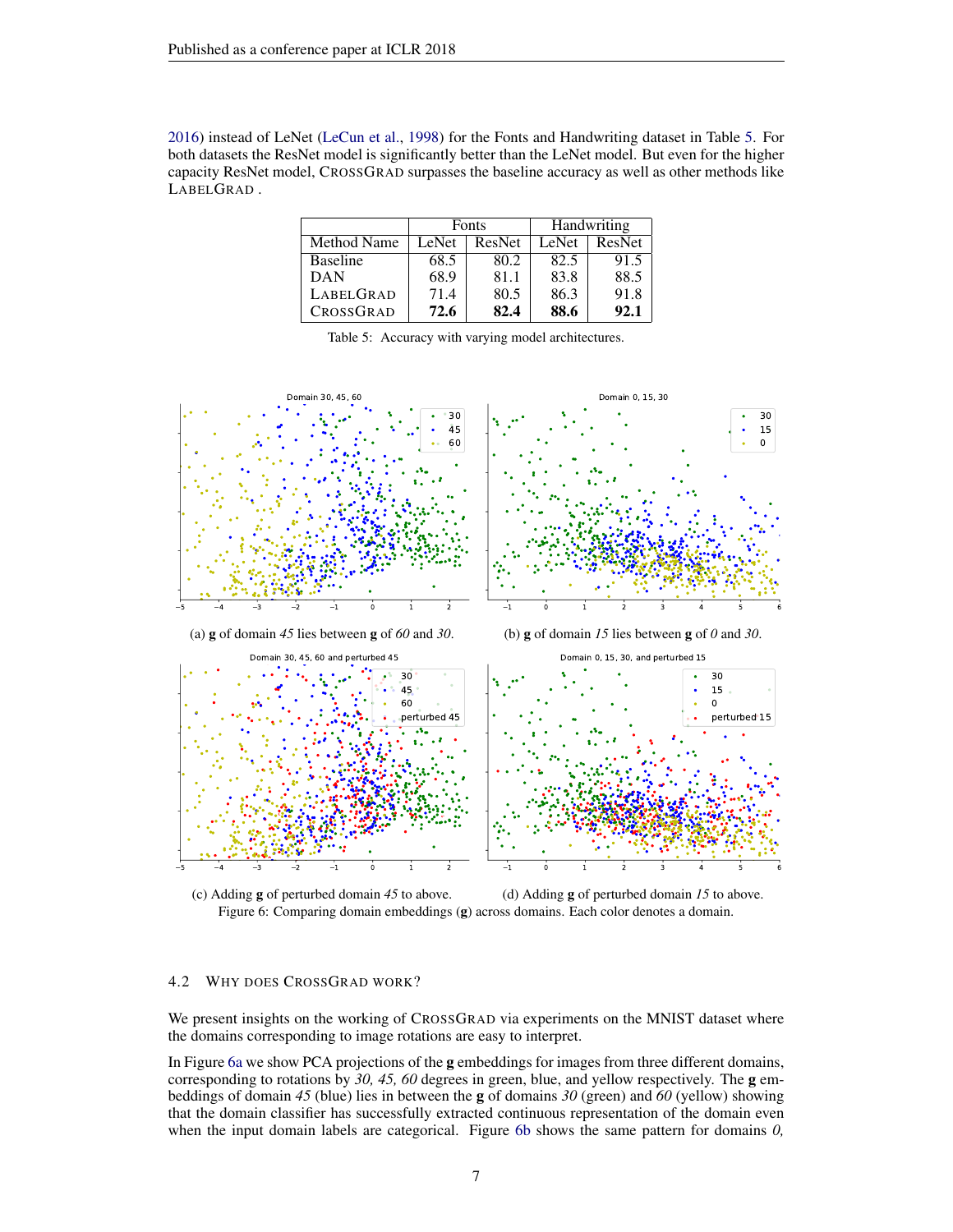<span id="page-7-0"></span>

Figure 7: Comparing domain embeddings (g) across labels. Each color denotes a label. Unclustered colors indicates that label information is mostly absent from g.

*15, 30*. Here again we see that the embedding of domain *15* (blue) lies in-between that of domain *0* (yellow) and *30* (green).

Next, we show that the **g** perturbed along gradients of domain loss, does manage to generate images that substitute for the missing domains during training. For example, the embeddings of the domain *45*, when perturbed, scatters towards the domain *30* and *60* as can be seen in Figure [6c:](#page-6-1) note the scatter of *perturbed 45* (red) points inside the *30* (green) zone, without any *45* (blue) points. Figure [6d](#page-6-1) depicts a similar pattern with perturbed domain embedding points (red) scattering towards domains *30* and *0* more than unperturbed domain *15* (blue). For example, between x-axis -1 and 1 dominated by the green domain (domain *30*) we see many more red points (perturbed domain *15*) than blue points (domain *15*). Similarly in the lower right corner of domain *0* shown in yellow. This highlights the mechanism of CROSSGRAD working; that it is able to augment training with samples closer to unobserved domains.

Finally, we observe in Figure [7](#page-7-0) that the embeddings are not correlated with labels. For both domains *30* and *45* the colors corresponding to different labels are not clustered. This is a consequence of CROSSGRAD's symmetric training of the domain classifier via label-loss perturbed images.

#### 4.3 WHEN IS DOMAIN GENERALIZATION EFFECTIVE?

We next present a couple of experiments that provide insight into the settings in which CROSSGRAD is most effective.

First, we show the effect of increasing the number of training domains. Intuitively, we expect CROSSGRAD to be most useful when training domains are scarce and do not directly cover the test domains. We verified this on the speech dataset where the number of available domains is large. We varied the number of training domains while keeping the test and validation data fixed. Table [8](#page-8-0) summarizes our results. Note that CROSSGRAD outperforms the baseline and LABELGRAD most significantly when the number of training domains is small (40). As the training data starts to cover more and more of the possible domain variations, the marginal improvement provided by CROSS-GRAD decreases. In fact, when the models are trained on the full training data (consisting of more than 1000 domains), the baseline achieves an accuracy of 88.3%, and both CROSSGRAD and LA- $BELGRAD$  provide no gains<sup>[7](#page-7-1)</sup> beyond that. DAN, like in other datasets, provides unstable gains and is difficult to tune. LABELGRAD shows smaller relative gains than CROSSGRAD but follows the same trend of reducing gains with increasing number of domains.

In general, how CROSSGRAD handles multidimensional, non-linear involvement of  $g$  in determining x is difficult to diagnose. To initiate a basic understanding of how data augmentation supplies CROSSGRAD with hallucinated domains, we considered a restricted situation where the discrete domain is secretly a continuous 1-d space, namely, the angle of rotation in MNIST. In this setting,

<span id="page-7-1"></span>The gap in accuracy between the baseline and CROSSGRAD for the case of 1000 domains is not statistically significant according to the MAPSSWE test [\(Gillick & Cox,](#page-9-22) [1989\)](#page-9-22).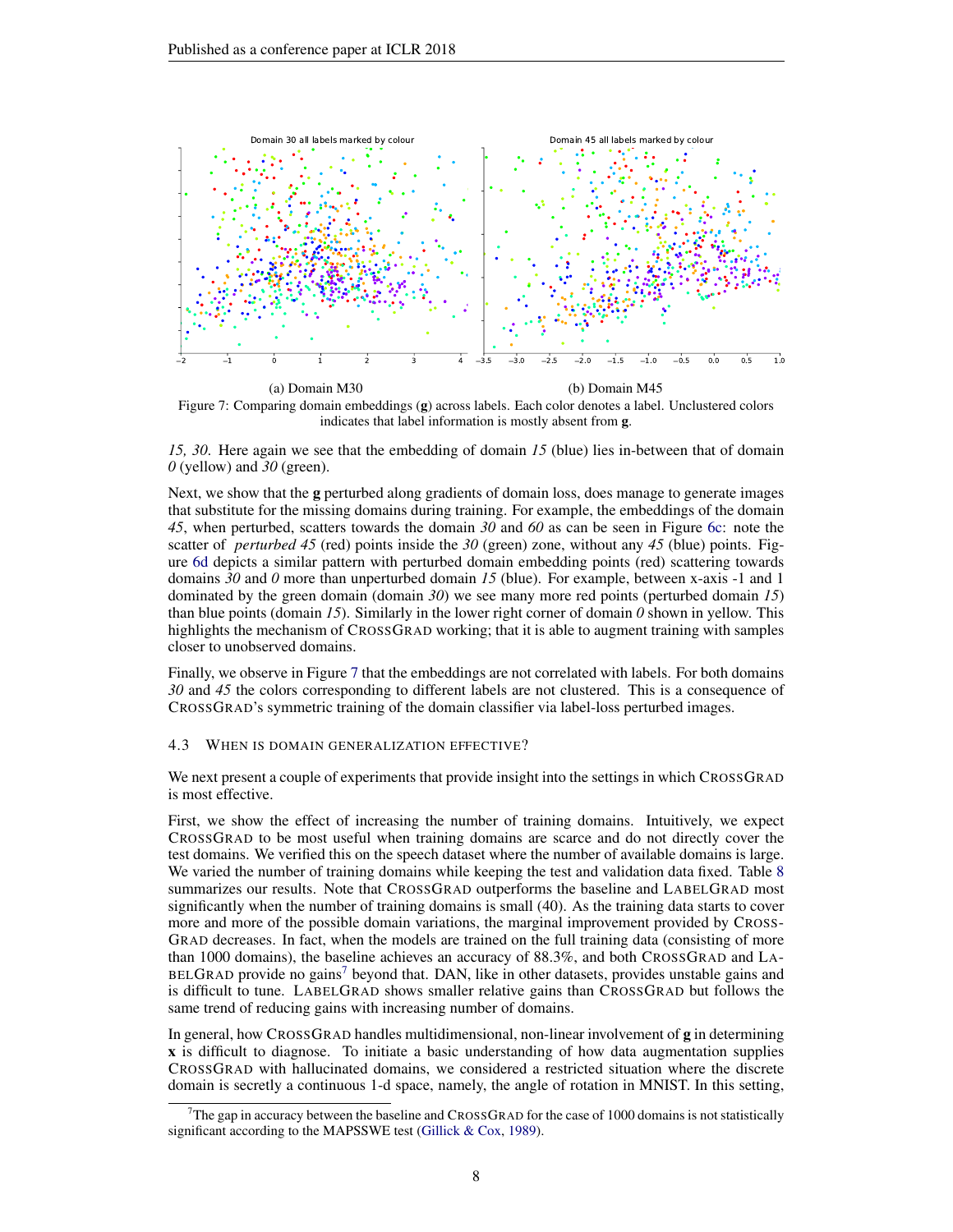<span id="page-8-0"></span>

| Method Name     | 40 domains | 100 domains | 200 domains | 000 domains |
|-----------------|------------|-------------|-------------|-------------|
| <b>Baseline</b> |            |             | 70.         |             |
| LABELGRAD       | +1.4       |             | $-0.$       | -O.         |
| <b>DAN</b>      | +0.4       | $-2.2$      | +v.         | $-3.3$      |
| CROSSGRAD       | +2.:       | $-0.9$      |             | -0.4        |

Table 8: Accuracy on Google Speech Command Task. For each method we show the relative improvement (positive or negative) over the baseline.

<span id="page-8-1"></span>a natural question is, given a set of training domains (angles), which test domains (angles) perform well under CROSSGRAD?

| Test domains $\rightarrow$ | M0   | M15  | M30  | M45  | M60  | M75  |
|----------------------------|------|------|------|------|------|------|
| <b>CCSA</b>                | 84.6 | 95.6 | 94.6 | 82.9 | 94.8 | 82.1 |
| D-MTAE                     | 82.5 | 96.3 | 93.4 | 78.6 | 94.2 | 80.5 |
| <b>LABELGRAD</b>           | 89.7 | 97.8 | 98.0 | 97.1 | 96.6 | 92.1 |
| <b>DAN</b>                 | 86.7 | 98.0 | 97.8 | 97.4 | 96.9 | 89.1 |
| CROSSGRAD                  | 88.3 | 98.6 | 98.0 | 97.7 | 97.7 |      |

|  | Table 9: Accuracy on rotated MNIST. |  |  |
|--|-------------------------------------|--|--|
|--|-------------------------------------|--|--|

We conducted leave-one-domain-out experiments by picking one domain as the test domain, and providing the others as training domains. In Table [9](#page-8-1) we compare the accuracy of different methods. We also compare against the numbers reported by the CCSA method of domain generalization [\(Motiian et al.,](#page-9-19) [2017\)](#page-9-19) as reported by the authors.

It becomes immediately obvious from Table [9](#page-8-1) that CROSSGRAD is beaten in only two cases: M0 and M75, which are the two extreme rotation angles. For angles in the middle, CROSSGRAD is able to interpolate the necessary domain representation g via 'hallucination' from other training domains. Recall from Figures [6c](#page-6-1) and [6d](#page-6-1) that the perturbed g during training covers for the missing test domains. In contrast, when M0 or M75 are in the test set, CROSSGRAD's domain loss gradient does not point in the direction of domains outside the training domains. If and how this insight might generalize to more dimensions or truly categorical domains is left as an open question.

## 5 CONCLUSION

Domain  $d$  and label  $y$  interact in complicated ways to influence the observable input **x**. Most domain adaption strategies implicitly consider the domain signal to be extraneous and seek to remove its effect to train more robust label predictors. We presented CROSSGRAD, which considers them in a more symmetric manner. CROSSGRAD provides a new data augmentation scheme based on the  $y$ (respectively,  $d$ ) predictor using the gradient of the  $d$  (respectively,  $y$ ) predictor over the input space, to generate perturbations. Experiments comparing CROSSGRAD with various recent adversarial paradigms show that CROSSGRAD can make better use of partially correlated y and d, without requiring explicit distributional assumptions about how they affect x. CROSSGRAD is at its best when training domains are scarce and do not directly cover test domains well. Future work includes extending CROSSGRAD to exploit labeled or unlabeled data in the test domain, and integrating the best of LABELGRAD and CROSSGRAD into a single algorithm.

#### ACKNOWLEDGEMENTS

We gratefully acknowledge the support of NVIDIA Corporation with the donation of Titan X GPUs used for this research. We thank Google for supporting travel to the conference venue.

#### **REFERENCES**

<span id="page-8-2"></span>A. Balestrino, G. De Maria, and L. Sciavicco. Robust control of robotic manipulators. *IFAC Proceedings Volumes*, 17(2):2435–2440, 1984.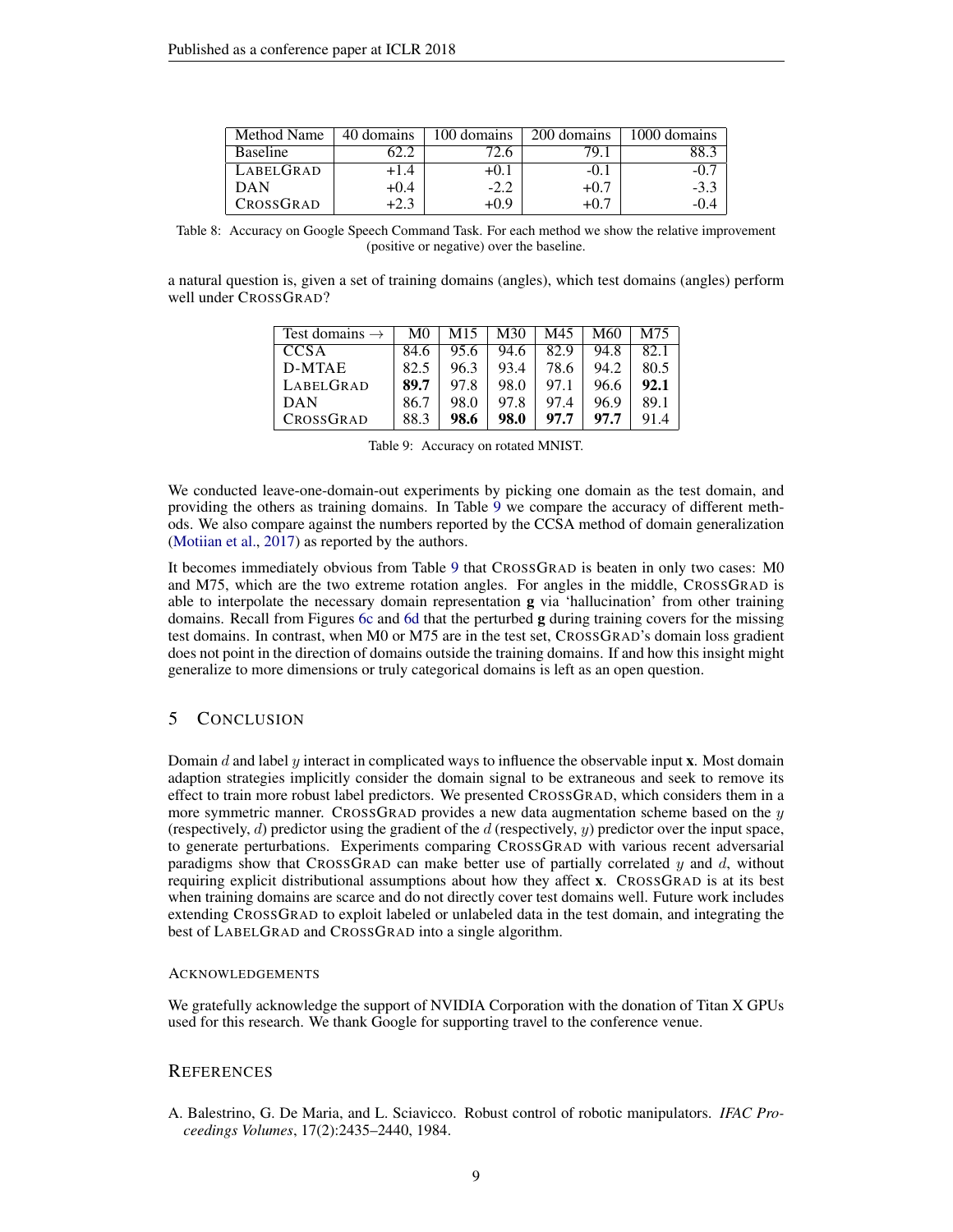- <span id="page-9-13"></span>C Gan, T. Yang, and B. Gong. Learning attributes equals multi-source domain generalization. In *CVPR*, pp. 87–97, 2016.
- <span id="page-9-0"></span>Y. Ganin, E. Ustinova, H. Ajakan, P. Germain, H. Larochelle, F. Laviolette, M. Marchand, and V. S. Lempitsky. Domain-adversarial training of neural networks. *JMLR*, 17:59:1–59:35, 2016.
- <span id="page-9-14"></span>M. Ghifary, W. Bastiaan Kleijn, M. Zhang, and D. Balduzzi. Domain generalization for object recognition with multi-task autoencoders. In *ICCV*, pp. 2551–2559, 2015.
- <span id="page-9-22"></span>L. Gillick and S. J. Cox. Some statistical issues in the comparison of speech recognition algorithms. In *ICASSP*, pp. 532–535, 1989.
- <span id="page-9-6"></span>B. Gong, Y. Shi, F. Sha, and K. Grauman. Geodesic flow kernel for unsupervised domain adaptation. In *CVPR*, pp. 2066–2073, 2012.
- <span id="page-9-16"></span>I. Goodfellow, J. Shlens, and C. Szegedy. Explaining and harnessing adversarial examples. *arXiv preprint arXiv:1412.6572*, 2014.
- <span id="page-9-5"></span>R. Gopalan, R. Li, Ruonan, and R. Chellappa. Domain adaptation for object recognition: An unsupervised approach. In *ICCV*, pp. 999–1006, 2011.
- <span id="page-9-21"></span>K. He, X. Zhang, S. Ren, and J. Sun. Deep residual learning for image recognition. In *CVPR*, pp. 770–778, 2016.
- <span id="page-9-11"></span>X. Huang and S. J. Belongie. Arbitrary style transfer in real-time with adaptive instance normalization. *CoRR*, abs/1703.06868, 2017.
- <span id="page-9-2"></span>H. Daumé III. Frustratingly easy domain adaptation. pp. 256–263, 2007.
- <span id="page-9-3"></span>H. Daume III, A. Kumar, and A. Saha. Co-regularization based semi-supervised domain adaptation. ´ In *NIPS*, pp. 478–486, 2010.
- <span id="page-9-9"></span>J. Jiang and C. Zhai. Instance weighting for domain adaptation in NLP. In *ACL*, pp. 264–271, 2007.
- <span id="page-9-15"></span>A. Khosla, T. Zhou, T. Malisiewicz, A. Efros, and A. Torralba. Undoing the damage of dataset bias. In *ECCV*, pp. 158–171, 2012.
- <span id="page-9-7"></span>P. Kuan-Chuan, W. Ziyan, and J. Ernst. Zero-shot deep domain adaptation. *CoRR*, abs/1707.01922, 2017.
- <span id="page-9-18"></span>Y. LeCun, L. Bottou, Y. Bengio, and P. Haffner. Gradient-based learning applied to document recognition. *Proceedings of the IEEE*, 86(11):2278–2324, 1998.
- <span id="page-9-10"></span>H. Li, H. Zhang, Y. Wang, J. Cao, A. Shamir, and D. Cohen-Or. Curve style analysis in a set of shapes. *Computer Graphics Forum*, 32(6), 2013.
- <span id="page-9-1"></span>Y. Mansour, M. Mohri, and A. Rostamizadeh. Domain adaptation with multiple sources. In *NIPS*, pp. 1041–1048, 2009.
- <span id="page-9-17"></span>T. Miyato, A. Dai, and I. Goodfellow. Virtual adversarial training for semi-supervised text classification. *CoRR*, abs/1605.07725, 2016.
- <span id="page-9-19"></span>S. Motiian, M. Piccirilli, D. A. Adjeroh, and G. Doretto. Unified deep supervised domain adaptation and generalization. In *ICCV*, pp. 5715–5725, 2017.
- <span id="page-9-12"></span>K. Muandet, D. Balduzzi, and B. Schlkopf. Domain generalization via invariant feature representation. In *ICML*, pp. 10–18, 2013.
- <span id="page-9-4"></span>K. Saenko, B. Kulis, M. Fritz, and T. Darrell. Adapting visual category models to new domains. *ECCV*, pp. 213–226, 2010.
- <span id="page-9-20"></span>T. Sainath and C. Parada. Convolutional neural networks for small-footprint keyword spotting. In *INTERSPEECH*, pp. 1478–1482, 2015.
- <span id="page-9-8"></span>G. Saon, H. Soltau, D. Nahamoo, and M. Picheny. Speaker adaptation of neural network acoustic models using i-vectors. In *ASRU*, pp. 55–59, 2013.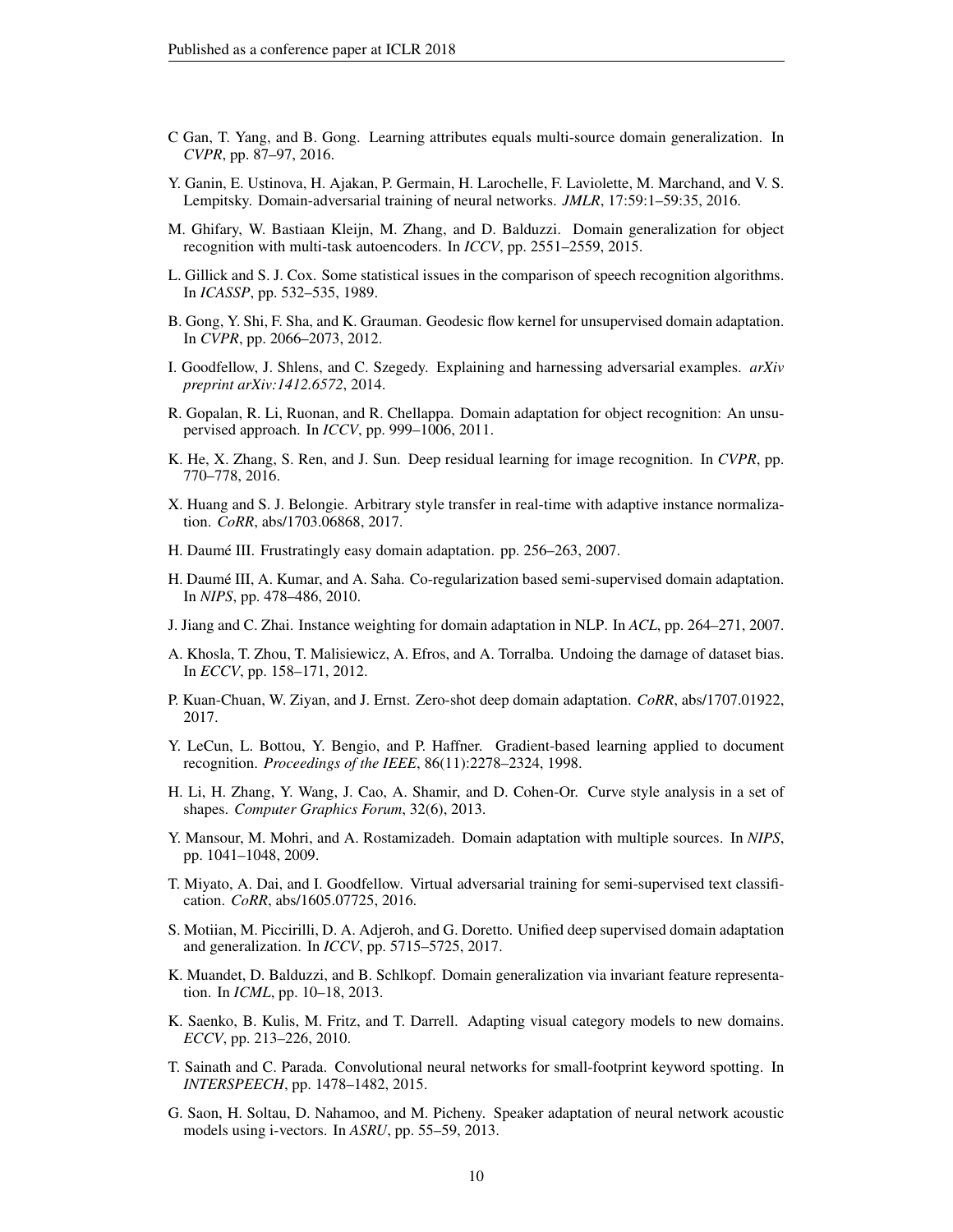- <span id="page-10-8"></span>C. Szegedy, W. Zaremba, I. Sutskever, J. Bruna, D. Erhan, I. Goodfellow, and R. Fergus. Intriguing properties of neural networks. *arXiv preprint arXiv:1312.6199*, 2013.
- <span id="page-10-6"></span>E. Tzeng, J. Hoffman, T. Darrell, and K. Saenko. Simultaneous deep transfer across domains and tasks. In *ICCV*, pp. 4068–4076, 2015.
- <span id="page-10-1"></span>E. Tzeng, J. Hoffman, T. Darrell, and K. Saenko. Adversarial discriminative domain adaptation. In *CVPR*, pp. 2962–2971, 2017.
- <span id="page-10-5"></span>P. Upchurch, N. Snavely, and K. Bala. From A to Z: supervised transfer of style and content using deep neural network generators. *CoRR*, abs/1603.02003, 2016.
- <span id="page-10-9"></span>W. A. Wolovich and H. Elliott. A computational technique for inverse kinematics. In *IEEE Conference on Decision and Control*, pp. 1359–1363, 1984.
- <span id="page-10-4"></span>P. C. Woodland. Speaker adaptation for continuous density HMMs: A review. In *ITRW*, pp. 11–19, 2001.
- <span id="page-10-7"></span>Z. Xu, W. Li, L. Niu, and D. Xu. Exploiting low-rank structure from latent domains for domain generalization. In *ECCV*, pp. 628–643, 2014.
- <span id="page-10-0"></span>Y. Yang and T. M. Hospedales. A unified perspective on multi-domain and multi-task learning. In *ICLR*, 2015.
- <span id="page-10-3"></span>Y. Yang and T. M. Hospedales. Multivariate regression on the Grassmannian for predicting novel domains. In *CVPR*, pp. 5071–5080, 2016.
- <span id="page-10-2"></span>K. Zhang, M. Gong, and B. Schölkopf. Multi-source domain adaptation: A causal view. In *AAAI*, pp. 3150–3157, 2015.

#### APPENDIX

Relating the "natural" perturbations of x and  $\hat{g}$ . In Section [3,](#page-2-2) we claimed that the intuitive perturbation  $\epsilon \nabla_{\mathbf{x}_i} J_d(\mathbf{x}_i, \hat{d}_i)$  of  $\mathbf{x}_i$  attempts to induce the intuitive perturbation  $\epsilon' \nabla_{\hat{\mathbf{g}}_i} J_d(\mathbf{x}_i, d_i)$  of  $\hat{\mathbf{g}}_i$ , even though the exact relation between a perturbation of  $\mathbf{x}_i$  and that of  $\hat{\mathbf{g}}_i$  requires the metric tensor transpose  $\mathbb{J}\mathbb{J}^{\top}$ . We will now prove this assertion. Of course, an isometric map  $G : \mathbf{x} \mapsto \mathbf{g}$ , with an orthogonal Jacobian ( $\mathbb{J}^{-1} = \mathbb{J}^{\top}$ ), trivially has this property, but we present an alternative derivation which may give further insight into the interaction between the perturbations in the general case.

Consider perturbing  $\hat{\mathbf{g}}_i$  to produce  $\mathbf{g}'_i = \hat{\mathbf{g}}_i + \epsilon' \nabla_{\hat{\mathbf{g}}_i} J_d(\mathbf{x}_i, d_i)$ . This yields a new augmented input instance  $\mathbf{x}'_i$  as

$$
G^{-1}(\mathbf{g}'_i) = G^{-1}(G(\mathbf{x}_i) + \epsilon' \nabla_{\hat{\mathbf{g}}_i} J_d(\mathbf{x}_i, d_i)).
$$

We show next that the perturbed  $\mathbf{x}'_i$  can be approximated by  $\mathbf{x}_i + \epsilon \nabla_{\mathbf{x}_i} J_d(\mathbf{x}_i, d_i)$ .

In this proof we drop the subscript  $i$  for ease of notation. In the forward direction, the relationship between  $\Delta x$  and  $\Delta \hat{g}$  can be expressed using the Jacobian  $\mathbb J$  of  $\hat{g}$  w.r.t. x:

$$
\Delta \hat{\mathbf{g}} = \mathbb{J} \Delta \mathbf{x}
$$

To invert the relationship for a non-square and possibly low-rank Jacobian, we use the Jacobian transpose method devised for inverse kinematics [\(Balestrino et al.,](#page-8-2) [1984;](#page-8-2) [Wolovich & Elliott,](#page-10-9) [1984\)](#page-10-9). Specifically, we write  $\Delta \hat{\mathbf{g}} = \hat{\mathbf{g}}(\mathbf{x}') - \hat{\mathbf{g}}(\mathbf{x})$ , and recast the problem as trying to minimize the squared L2 error

$$
L_{\hat{\mathbf{g}}}(\mathbf{x}) = \frac{1}{2} (\hat{\mathbf{g}}(\mathbf{x}') - \hat{\mathbf{g}}(\mathbf{x}))^\top (\hat{\mathbf{g}}(\mathbf{x}') - \hat{\mathbf{g}}(\mathbf{x}))
$$

with gradient descent. The gradient of the above expression w.r.t. **x** is

$$
\nabla_{\mathbf{x}} L_{\hat{\mathbf{g}}} = -\left(\Delta \hat{\mathbf{g}}^{\top} \frac{\partial \hat{\mathbf{g}}}{\partial \mathbf{x}}\right)^{\top} = -\mathbb{J}^{\top} \Delta \hat{\mathbf{g}}
$$